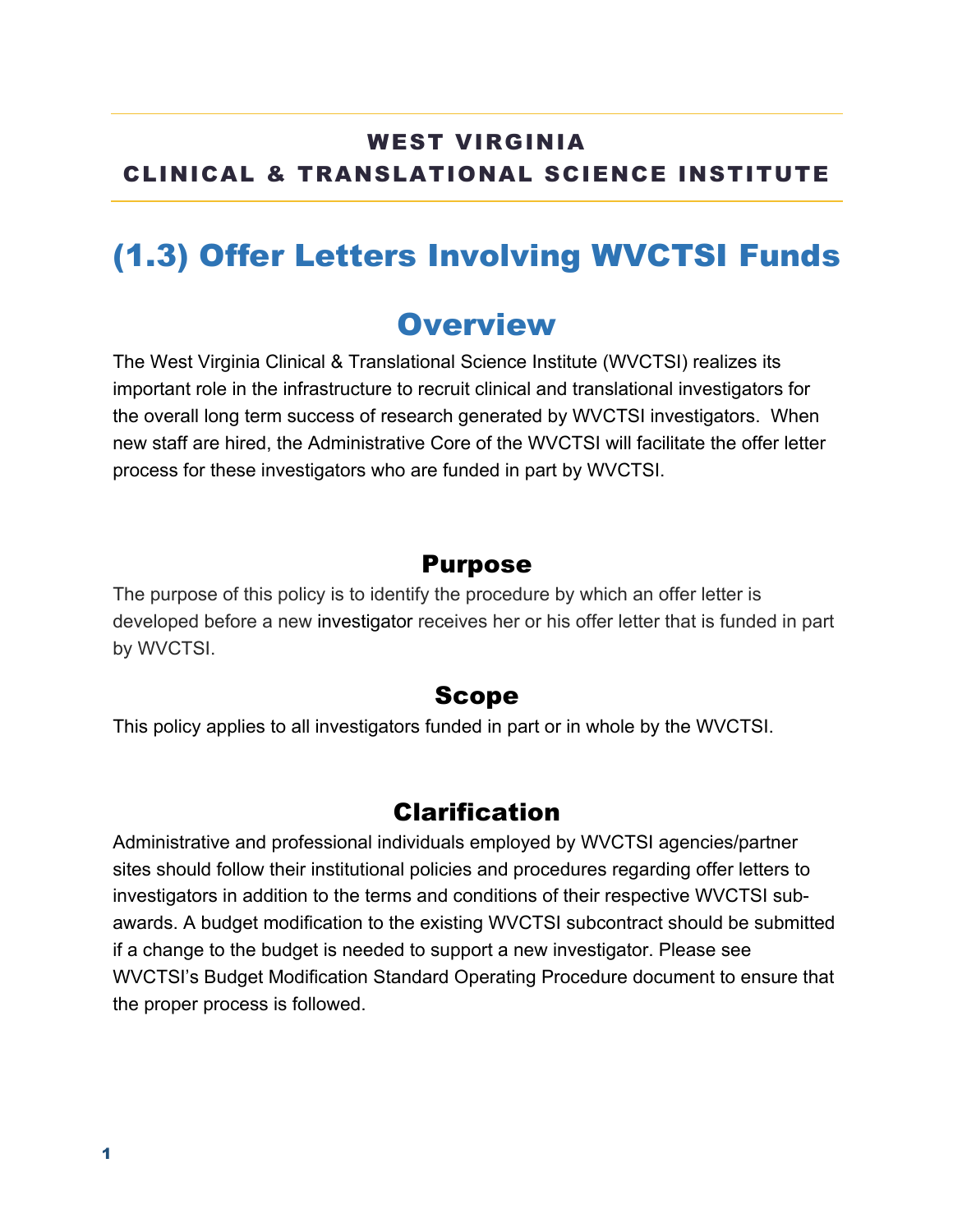### **Definitions**

**Staff** – administrative or professional personnel whose primary appointment rests with the West Virginia Clinical and Translational Science Institute

**Agencies** – West Virginia University, West Virginia University Research Corporation, West Virginia University Healthcare doing business as WVU Medical Corporation or University Health Associates, Charleston Area Medical Center, WV School of Osteopathic Medicine.

**Budget modification** – Formal update to budget of at least 10% which requires approval by WVCTSI leadership, as defined in the WVCTSI Standard Operating Procedure outlining Budget Modifications Related to WVCTSI Funds.

# **Policy**

The WVCTSI Director of Research Administration should be notified of any recruited researchers that will be supported in part by WVCTSI funds prior to an offer letter's full execution by WVU HSC administrative leadership.

### Procedures

The following action steps should be followed to ensure funding is available prior to the researcher's start date at the WVU HSC:

1. The hiring supervisor should send a copy of the draft offer letter to the WVCTSI Director. The draft letter should delineate the requirements of a WVCTSI-supported investigator to include the following: become a WVCTSI member; contacting the WVCTSI Communications Coordinator before issuing press releases or other public advertisements; acknowledge WVCTSI support when required; actively serve on WVCTSI committees; comply with WVCTSI progress reports; and, other requests from the WVCTSI Administration Core as needed. The specific language for WVCTSI elements will be provided by the WVCTSI administrative support personnel.

2. The WVCTSI Director will determine the available funds for the support recruited investigator.

3. The WVCTSI Finance Unit will provide a detailed budget to the investigator, the WVCTSI Director, the WVCTSI Director of Investigator Development, as well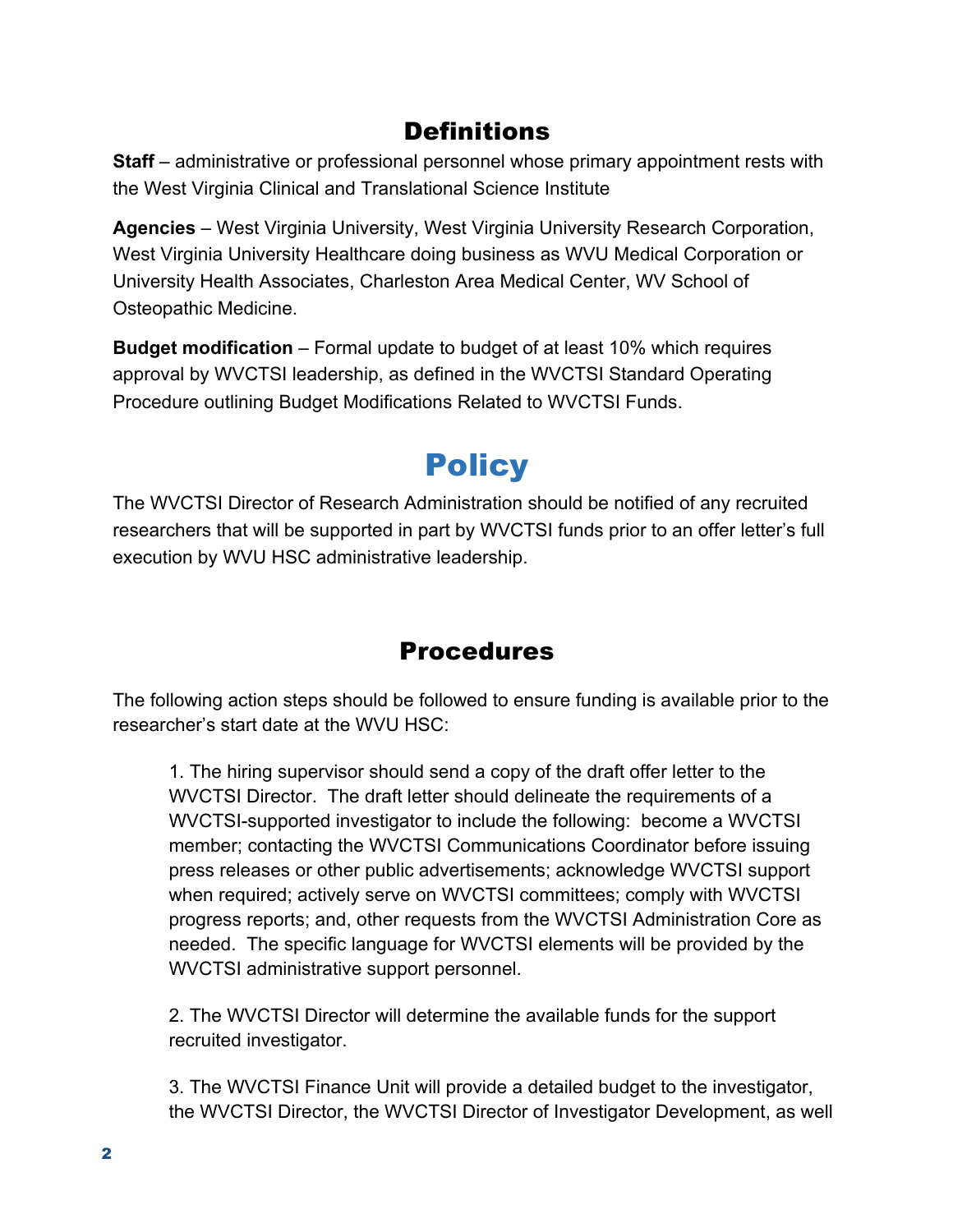as the WVU Office of Sponsored Programs (OSP).

4. The WVCTSI Finance Unit will ensure the creation of the investigator's individual award in collaboration with OSP and WVU Sponsored Research Administration (SRA).

5. The WVCTSI administrative support personnel will ensure the letter is signed by the WVCTSI Director and subsequently signed by the appropriate WVU HSC administrative office

6. The WVCTSI administrative support personnel will be responsible for tracking the status of the offer letter, ensuring the offer letter is fully executed in a timely manner, and keeping a record of all offer letters with corresponding budgets for investigators.

6. The WVCTSI administrative support personnel will provide a copy of fully executed offer letter to the WVCTSI Director, the WVCTSI Director of Investigator Development, WVCTSI Finance Unit (and the Professional Development/Education Coordinator when the investigator is a WVCTSI Scholar).

7. The WVCTSI Finance Unit will provide the funding account/string to the researcher's departmental grant administrator and/or Expert Business Office prior to any expenditures.

#### Roles and Responsibilities

The **WVCTSI Director** will confirm that funds are available and approve support for the recruited investigator.

**WVCTSI Administrative support staff** will circulate offer letters for signature and ensure that fully executed letters are shared with the appropriate individuals/offices.

The **WVCTSI Finance Unit** will create a specific budget and each investigator's award.

The responsibility for interpretation of this policy rests with the Director of WVCTSI.